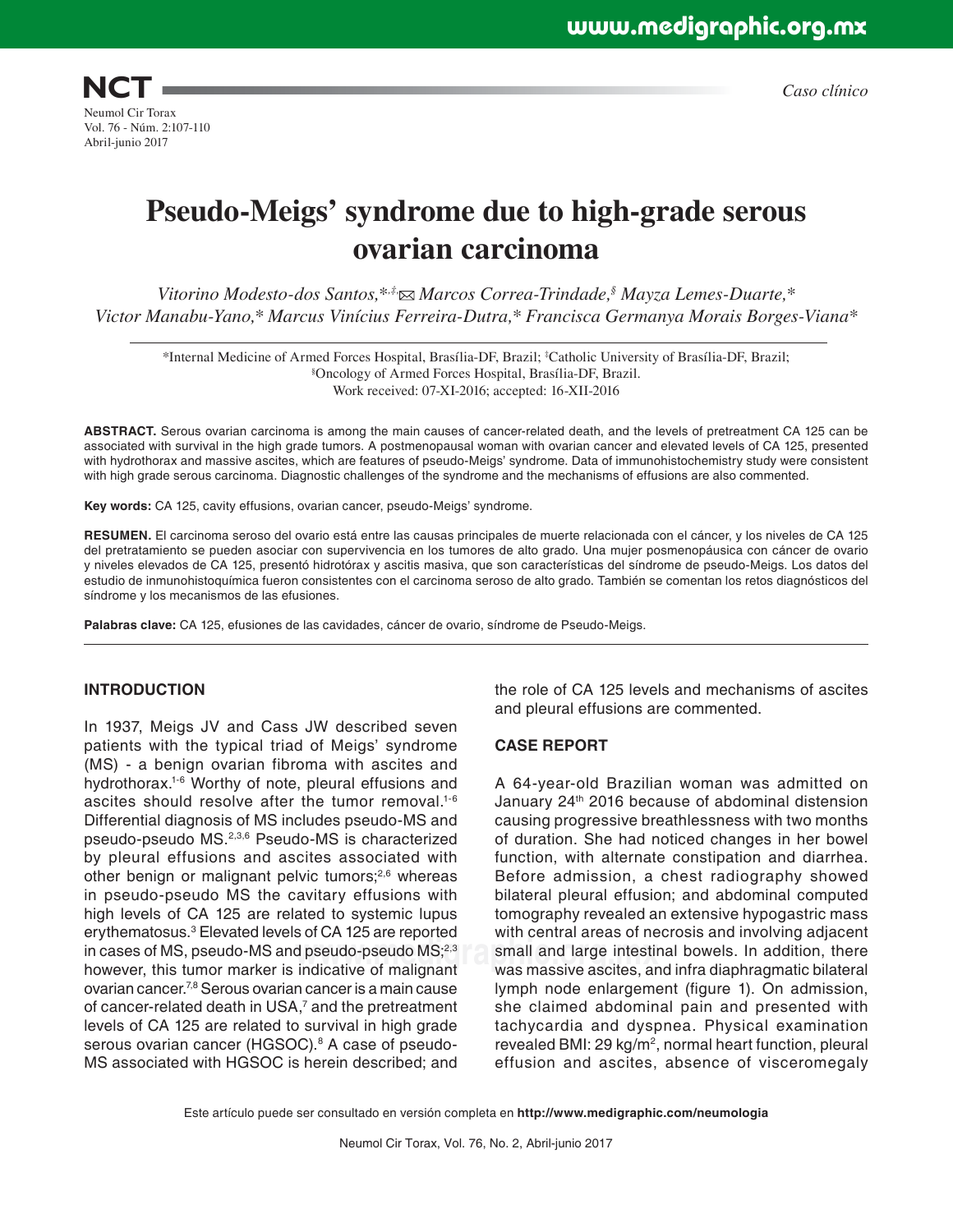and of lymph node changes, or peripheral edema. Diagnostic thoracentesis and paracentesis were done with suspicion of Meigs' syndrome. Pleural fluid was a transudate and malignant cells were not observed in pleural specimens, whereas ascites was clearly carcinomatous. Routine tests showed: hemoglobin 13.7 g/L, hematocrit 42.1%, leukocytes  $5.18 \times 10^9$ /L, platelets  $476 \times 10^9$ /L, urea 12.7 mg/dL, creatinine 0.6 mg/dL, AST 55.4 U/mL, ALT 37.5 U/



**Figure 1. A** and **B**: Chest radiograph showing accentuated bilateral pleural effusion; and abdominal CT revealing massive ascites (**C**); and voluminous hypogastric mass with areas of necrosis, bilaterally involving adjacent organs and local lymph nodes (**D**).

mL, ESR 61/1<sup>a</sup>h, C-reactive protein 5 mg/dL; the rest of biochemistry was normal. Worthy of note was the elevated level of CA 125: 6,973.0 U/mL (reference: < 35 U/mL). Pulmonary computed tomography angiography ruled out lung thromboembolism, and showed bilateral pleural effusion. PET-CT scan detected hypermetabolic foci indicative of neoplastic involvement in the hypogastric mass, in abdominal and thoracic lymph nodes, and in the first left rib; in addition to smooth and nodular inspissation in some peritoneal and pleural locations. Exploratory laparotomy revealed a large hypogastric tumor (9.9 cm x 9.7 cm x 7.4 cm) without plans of cleavage, and omental caking that indicated peritoneal carcinomatosis. Histopathology findings from samples obtained of the peritoneum as well as of the tumor were consistent with the diagnosis of HGSOC (figure 2). Immunohistochemistry: cytokeratins 40, 48, 50 and 50.6 kDa (AE1/AE3) positive; estrogen receptor (SP1) positive; PAX8, transcription factor of the family of gene-paired box [PAX] (MRQ50) positive; and product of oncogene Wilms Tumor 1 [WT-1] (6F-H2) positive. Additionally, the CDX2, intestinal transcription factor (EPR2764Y) and TTF-1, thyroid and lung transcription factor (clone 8G7G3/1) were all negative. The possibility of surgical approach was discarded. Therefore, patient was referred to outpatient Oncology care, and underwent chemotherapy with paclitaxel and carboplatin. It is worth noting that the patient's general condition as well as ascites and hydrothorax had progressively improved on the course of chemotherapy. Therefore, the patient did not undergo further thoracentesis since her hospital discharge. Currently, approximately 10 months after beginning of specialized follow-up, no recurrence of ascites or significant pleural effusion was revealed by routine radiographic control (figure 3).



**Figure 2.** Immunohistochemistry evaluation strongly consistent with diagnosis of high-grade ovarian serous carcinoma, revealing the expressions of PAX8 and WT-1; the cytokeratins 40, 48, 50 and 50.6 kDa (AE1/AE3) and the estrogen receptor (SP1) were also found positive.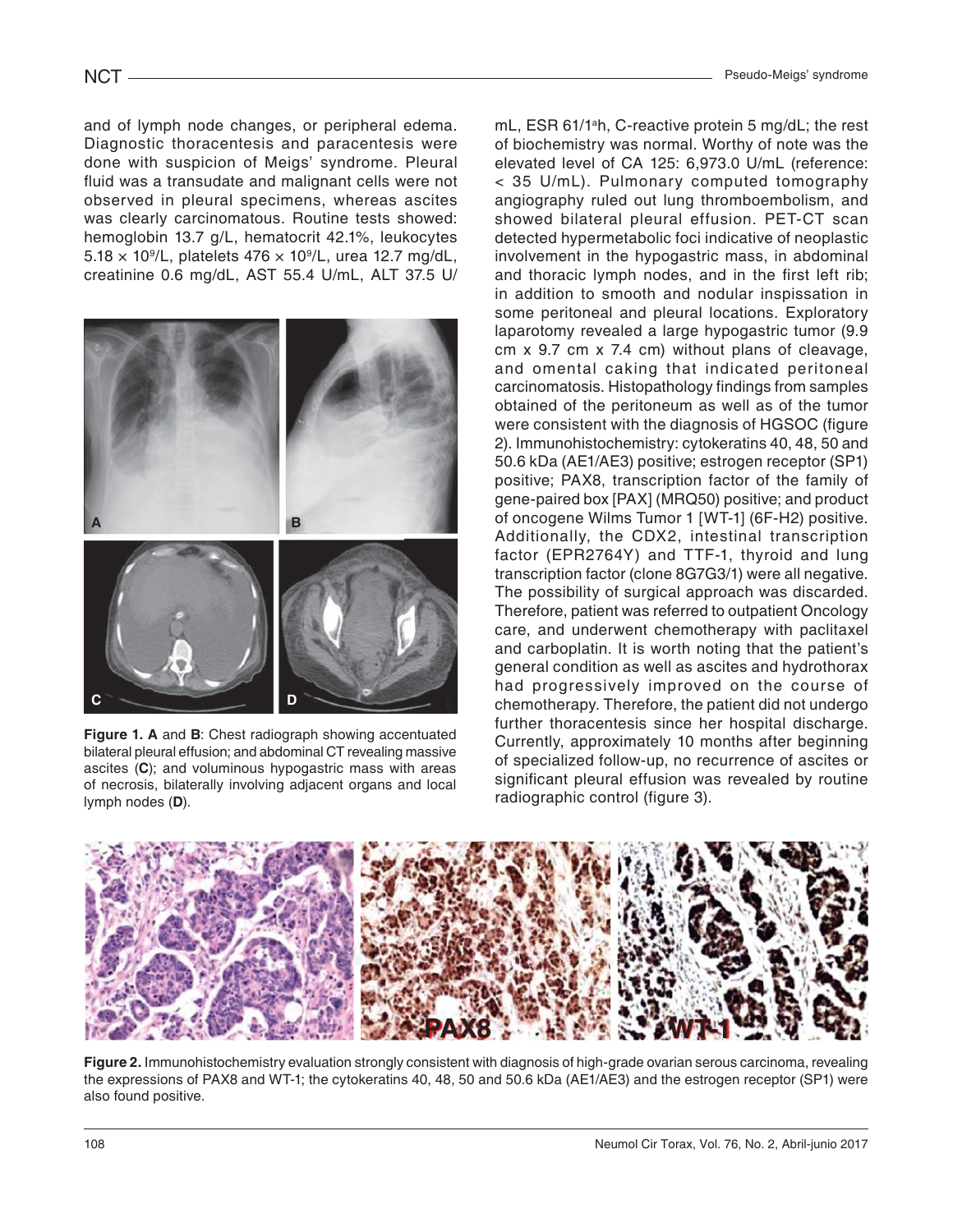

**Figure 3.** Recent chest radiograph of control showing absence of pleural effusion, and the implanted port for chemotherapy (at the anterior chest region and below the right clavicle).

## **DISCUSSION**

Initially, the patient of the present case study had the diagnostic hypothesis of MS, but the diagnosis of pseudo-MS was confirmed with base on histopathology findings.1-6 The classical triad of MS specifically refers to a benign ovarian tumor associated with hydrothorax and ascites.1-6 Moreover, these cavity effusions should resolve after tumor removal;1-6 phenomenon not found in people with carcinomatous ascites.<sup>9</sup> Although the ovarian tumors represent the fifth cause of death by cancer in women, they are the most lethal gynecologic malignancies in the US.10 The morphological and phenotypic patterns of this tumor include HGSOC and low-grade serous cancer, endometrioid, clear cell and mucinous carcinoma.10 Furthermore, the HGSOC may be genetically classified in the following molecular groups: immunoreactive, proliferative, differentiated, and mesenchymal.<sup>10</sup> Useful protein markers are PAX8 and WT1.<sup>10</sup> The main ovarian tumors related to MS are fibroma, thecoma, Brenner's tumor, granulose cell tumor, and teratoma.<sup>4-6</sup> Pseudo-MS is associated with other benign or malignant pelvic tumors, and pseudo pseudo-MS is due to systemic lupus erythematosus.<sup>2,3,6</sup> The mechanisms of the elevated levels of CA 125 in patients with active systemic lupus are related to serositis, inflammatory phenomena involving proinflammatory cytokines, and the expression of this tumor marker by cells of the omentum and

women with colon cancer (1,150.0 U/L)<sup>3</sup> and omental mesovarium.3 Histopathology data of biopsy samples showed peritoneal carcinomatosis in our patient. A major concern in the present case was the possibility of pseudo-MS due to metastases of digestive tract cancers with high levels of CA 125, as reported in two caking by pancreatic cancer (465.0 U/L).<sup>9</sup> Concerns about the origin of the pelvic mass were ruled out by immunohistochemistry confirmatory findings of pseudo-MS secondary to a HGSOC. Cytokeratins 40, 48, 50 and 50.6 kDa (AE1/AE3) and estrogen receptor (SP1) positive, and the expression of PAX8, and of WT-1 were consistent with ovarian etiology.10 Pretreatment levels of CA 125 higher than 500 U/ml in patients with HGSOC of FIGO stage III were found in association with enhanced survival rate.<sup>5</sup> The woman herein reported presented with exceeding high blood level of CA 125 (6,973.0 U/mL); the presence of ascites and omental caking discarded possibilities of surgical approach. The antigen CA-125 is a glycoprotein that origins in the epithelium of fallopian tubes, endometrium, mesothelium of the pleura, peritoneum, and pericardium.6,7 High levels of this protein marker may be found in menstruation period, pregnancy, endometriosis, peritonitis, or liver cirrhosis.7 Finally, etiopathogeny of cavitary effusions both of MS and of pseudo-MS merit comments. The mechanisms of ascites and pleural effusion in Meigs' syndrome are controversial.<sup>6-8</sup> Hypotheses include passage of ascites through diaphragmatic foramens or lymphatics, and increased capillary permeability by VEGF or inflammatory cytokines.<sup>6-8</sup> Whereas pleural transudates may be due to local changes in hydrostatic or oncotic pressures; exudative effusions often occur in MS, and are found in the vast majority of the pseudo-MS cases<sup>.6-8</sup> Worthy of note, novel HGSOC cell models can reliably generate tumors and ascites,<sup>10</sup> findings that may contribute to better understanding about these syndromes.

### **CONCLUSION**

S tumor, granulose cell syndrome. High levels of CA 125 do not discriminate<sup>'</sup><br>Normal sassociated with the penign from malignant abdominal conditions. Finding of Ovarian cancers are among the major causes of death from malignant genital tract tumors, and the association with hydrothorax and ascites constitutes pseudo-Meigs' benign from malignant abdominal conditions. Finding of PAX8 and WT1 increases the specificity and sensitivity of the ovarian cancer diagnosis. Classical MS is a benign condition that regresses after tumor removal, but the outcome of the pseudo-MS depends on the benign or malignant nature of the causes. Diagnostic criteria of both MS and pseudo-MS include the disappearance of effusions after the removal of the tumors. The option